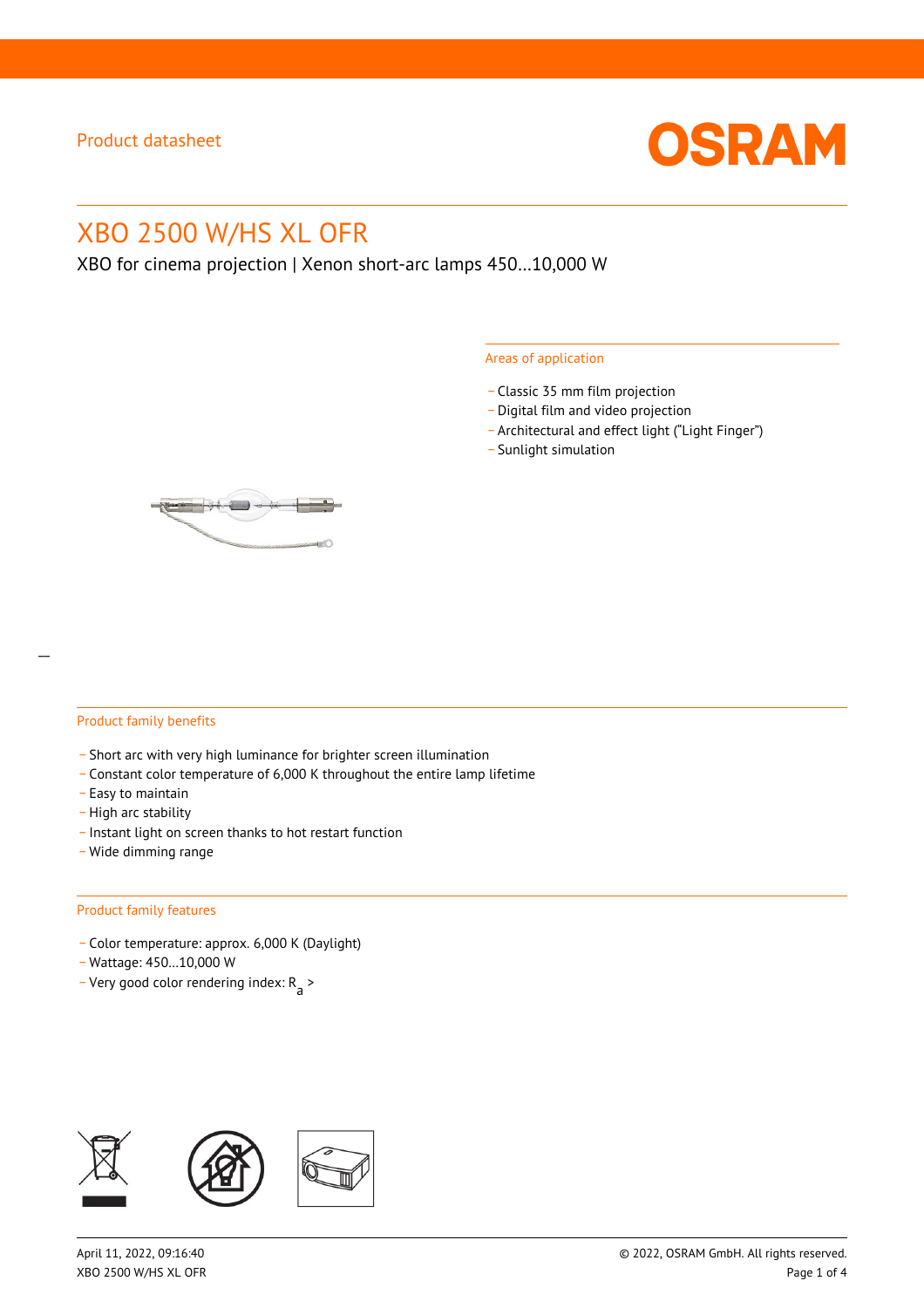# Product datasheet

## Technical data

### **Electrical data**

| <b>Nominal current</b> | 90.00 A   |
|------------------------|-----------|
| Current control range  | 70100 A   |
| Nominal wattage        | 2500.00 W |
| Nominal voltage        | 28.0 V    |

# **Dimensions & weight**



| <b>Diameter</b>                             | $60.0$ mm        |
|---------------------------------------------|------------------|
| Length                                      | 342.0 mm         |
| Length with base excl. base pins/connection | 302.00 mm        |
| Light center length (LCL)                   | 145.0 mm $^{1}$  |
| Cable/wire length, input side               | 300 mm           |
| Electrode gap cold                          | $5.5 \text{ mm}$ |
| <b>Product weight</b>                       | 571.00q          |
| Cable length                                | 300.0            |

1) Distance from end of base to tip of electrode (cold)

## **Temperatures & operating conditions**

| Max. permitted ambient temp. pinch point | 230 °C |
|------------------------------------------|--------|
|                                          |        |

#### **Lifespan**

| $\cdots$<br>------<br>snar<br>----- | 2200 h |
|-------------------------------------|--------|

## **Additional product data**

| Base anode (standard designation)   | SFaX27-9.5 |
|-------------------------------------|------------|
| Base cathode (standard designation) | SFa27-7.9  |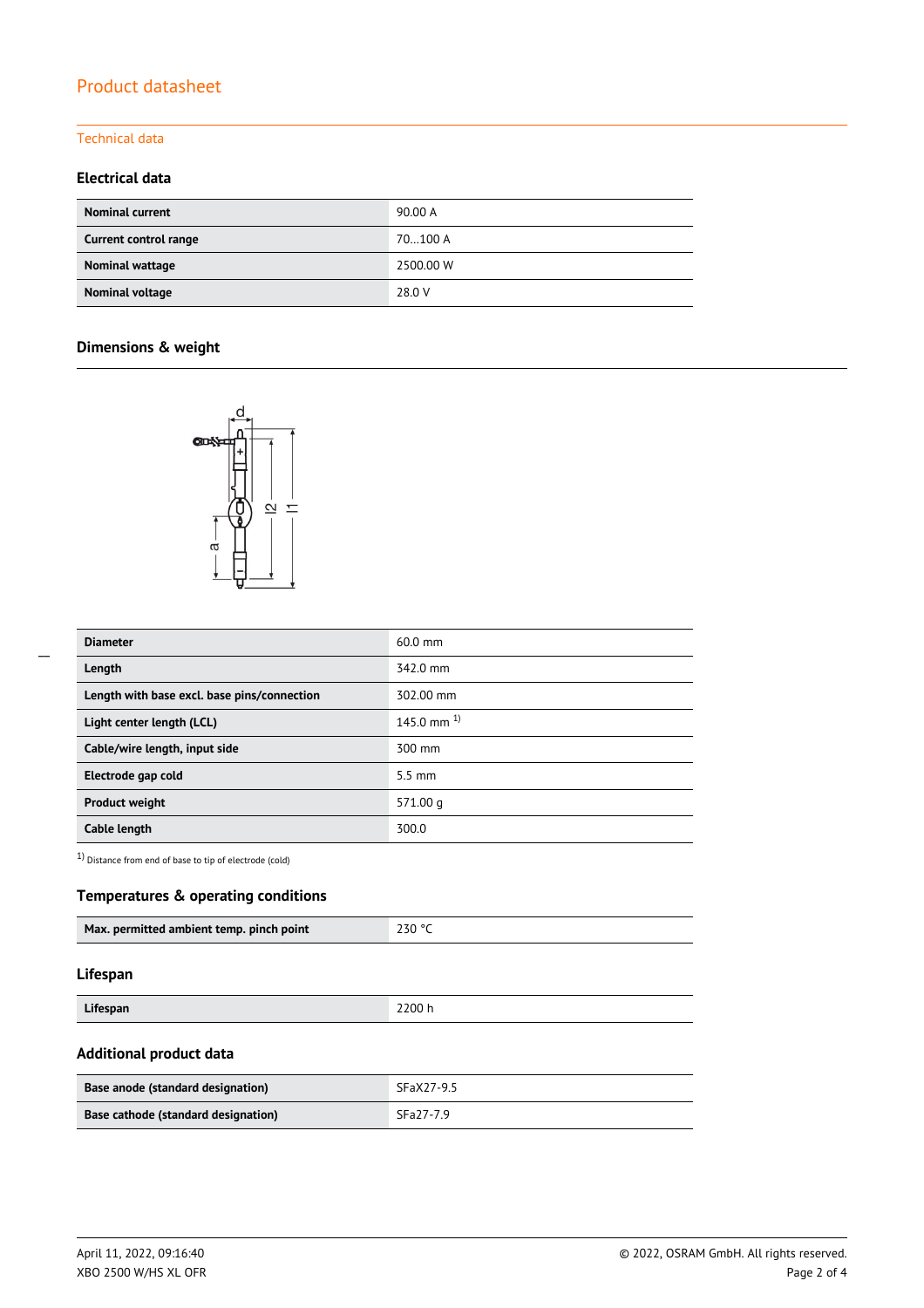# Product datasheet

# **Capabilities**

| Cooling                 | Forced                |
|-------------------------|-----------------------|
| <b>Burning position</b> | s30/p30 <sup>1)</sup> |

 $1)$  For vertical burning position: anode (+) on top

#### **Environmental information**

# **Information according Art. 33 of EU Regulation (EC) 1907/2006 (REACh)**

| Date of Declaration               | 01-04-2022                                                                                            |  |  |
|-----------------------------------|-------------------------------------------------------------------------------------------------------|--|--|
| <b>Primary Article Identifier</b> | 4008321299963   4062172030250                                                                         |  |  |
| Candidate List Substance 1        | Lead                                                                                                  |  |  |
| CAS No. of substance 1            | 7439-92-1                                                                                             |  |  |
| <b>Safe Use Instruction</b>       | The identification of the Candidate List substance is<br>sufficient to allow safe use of the article. |  |  |
| Declaration No. in SCIP database  | EA7F9ACE-F767-4DD4-8383-1B55F8E488B7                                                                  |  |  |